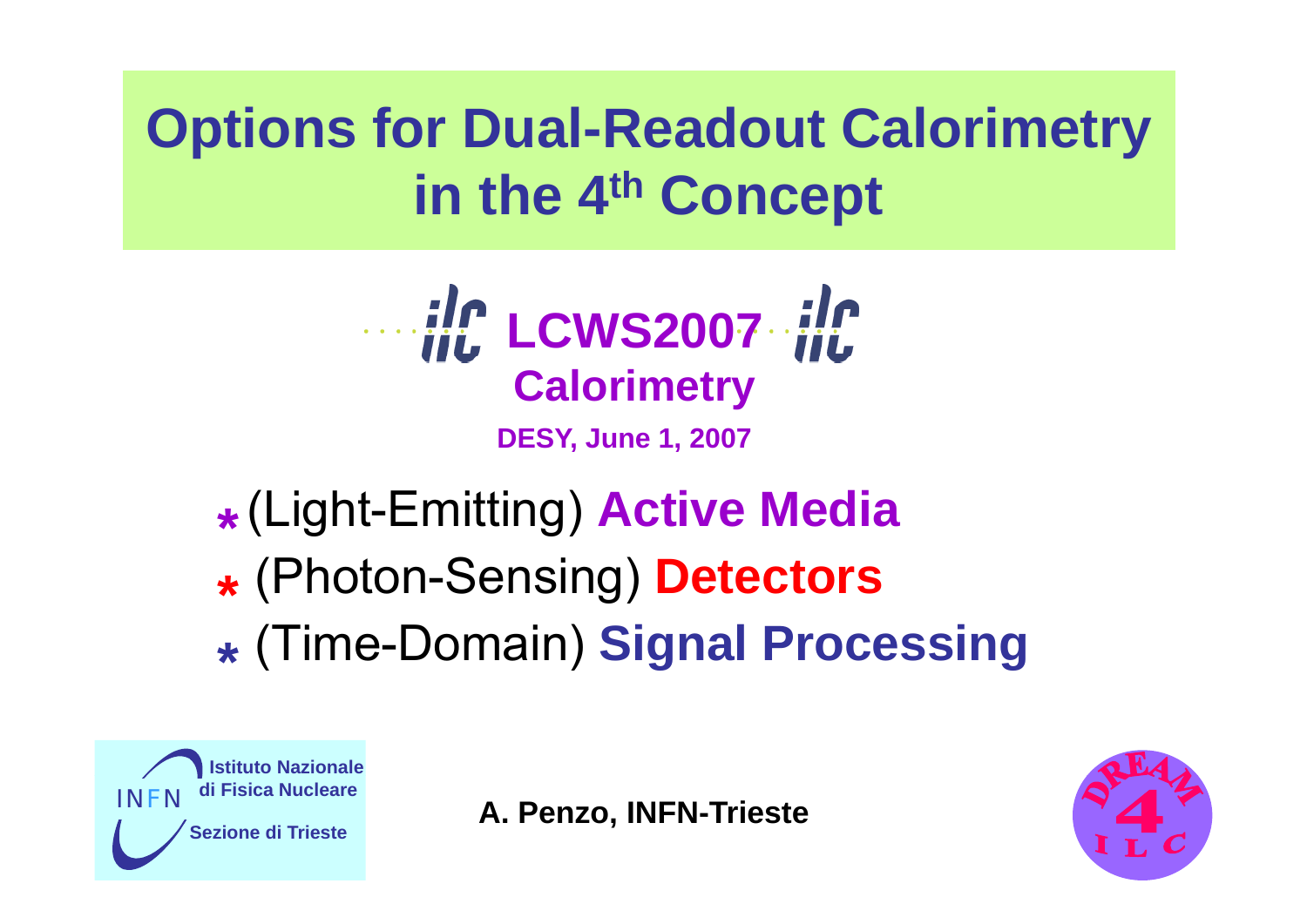## How does all this come together?



- Dual Readout (DR) Calorimetry
	- measure separately EM fraction of hadronic showers and slow neutrons
- 4<sup>th</sup> Conceptual Detector
- **4<sup>th</sup> Concept** ) include DR calorimetry in spectrometer - TIIGIUUE DIN GAIOHITIEU Y III SPECUOHIELE of original design (dual solenoid)
	- FACTOR (Trieste-Udine-Messina) -**FACTOR** - INFN R&D project on technology for<br>
	DR calorimetry (SiPM fibers etc) DR calorimetry (SiPM, fibers, etc) ITC( \*)-IRST (Trento) public **ITC-IRST** Since 1994 working on the development and production of semiconductor devices**( \*)** Now **Fondazione Bruno Kessler**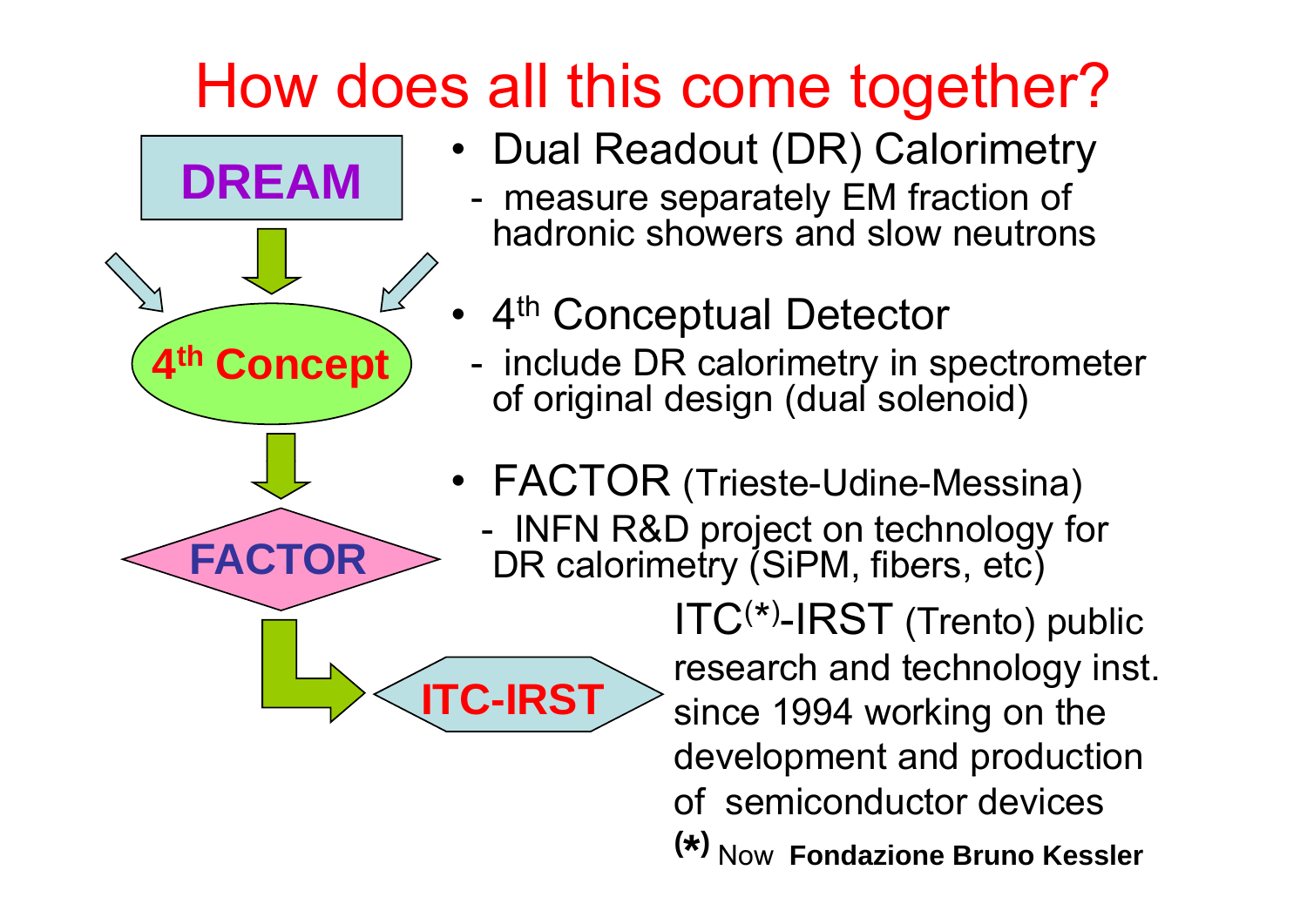### **ITC-IRST (Trento)**

ITC (Now Fondazione Bruno Kessler ) –– IRST is a public research and technology Institute, working since 1994 on the development and on the production od semiconductor devices for research and applications. It has a fully equipped Microfabrication Laboratory in which silicon devices are built.

- Ion Implanter
- Furnaces
- Litho (Mask Aligner )
- Dry&Wet Etching
- Sputtering &Evaporator
- On line ins pection
- **Dicing**

#### Main activities:

- TCAD simulation,CAD design
- •Fabrication
- •**Certification**

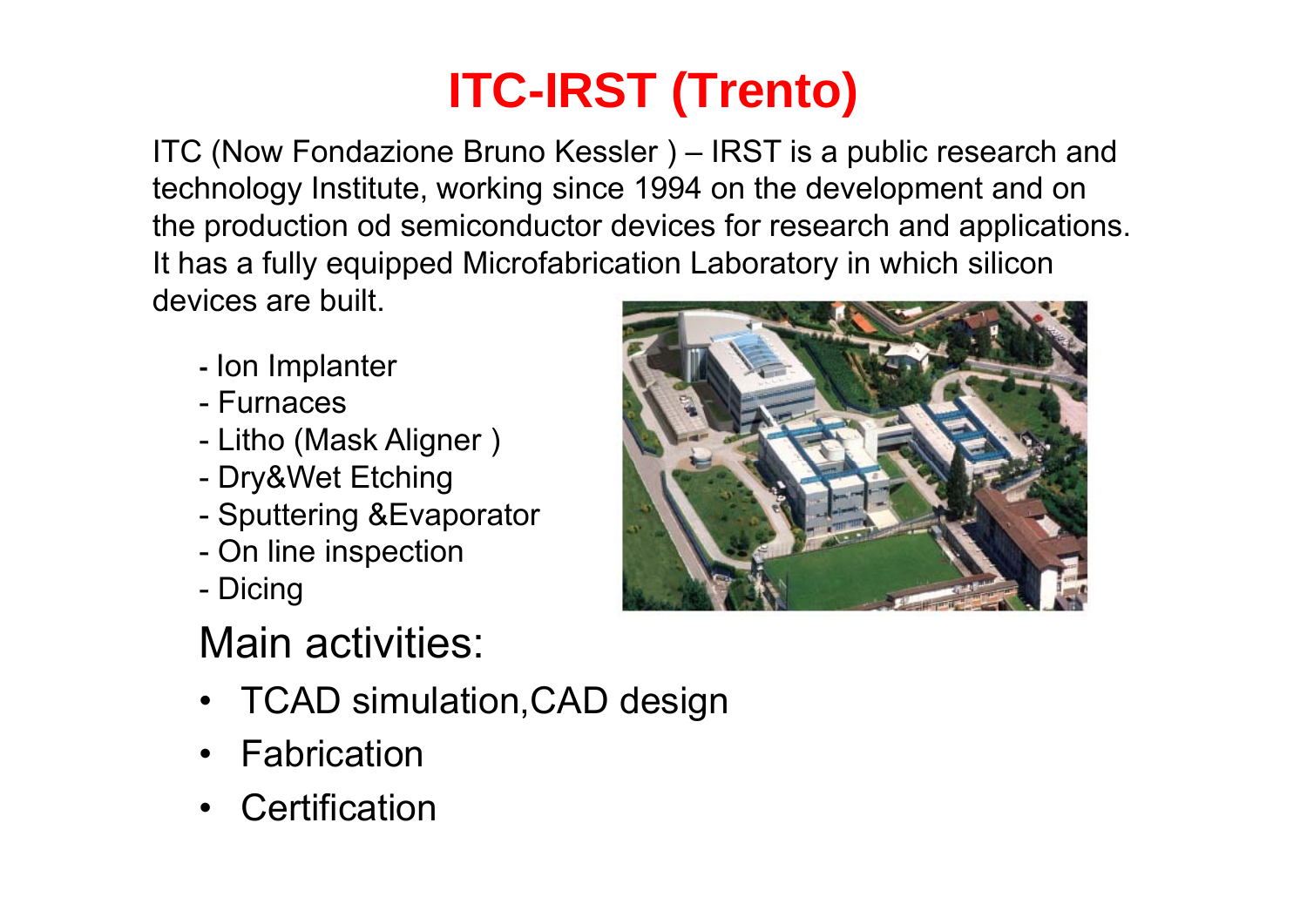#### **FACTOR:** INFN R&D Project

- 3 Teams: Messina (5), Trieste (7), Udine (4) (Walter Bonvicini et al.)
- Tasks:
	- Studies and development of crystals, Cerenkov radiators, neutron sensitive scintillators
	- Design (in collaboration with IRST) of SiPM, with properties optimized for DR calorimetry, and their evaluation
	- - Evaluation and design of "pulse shape" sensitive fast electronics
- Schedule: 2006-2007 Studies, R&D, prototypes 2008 Full scale tests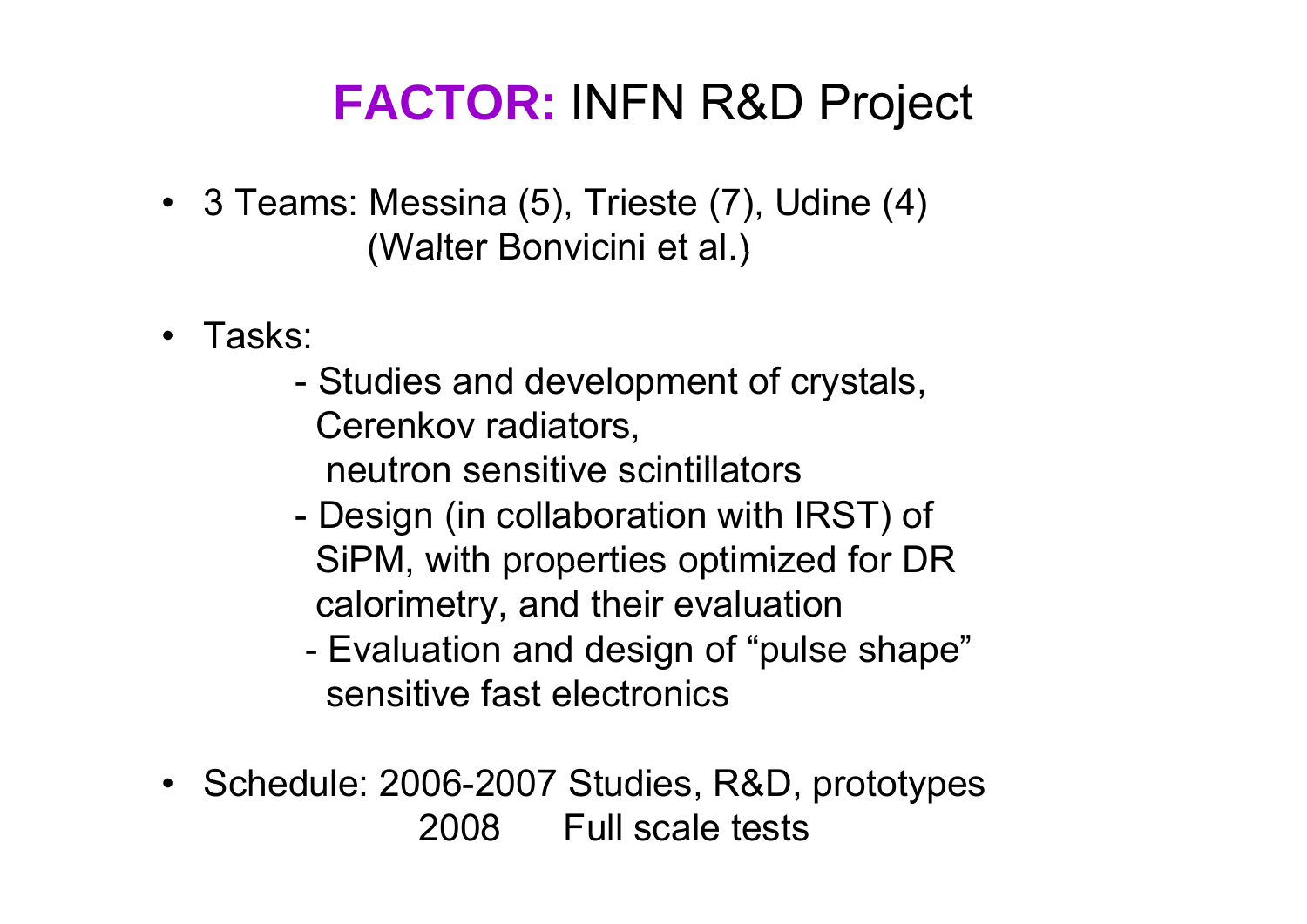## **IRST Technology**

**C. Piemonte "A new Silicon Photomultiplier structure for blue light detection" NIM A568 (2006) 224**

**C.Piemonte et al. "Characterization of the first prototypes of Silicon**  Photomultiplier fabricated at ITC-IRST" IEEE Trans. Nucl. Science 54 (2007) 1



- •1) Substrate: p-type epitaxial
- 2) Very thin n+ layer
- •3) Quenching resistance made of doped polysilicon
- •4) Anti-reflective coating optimized for λ~420nm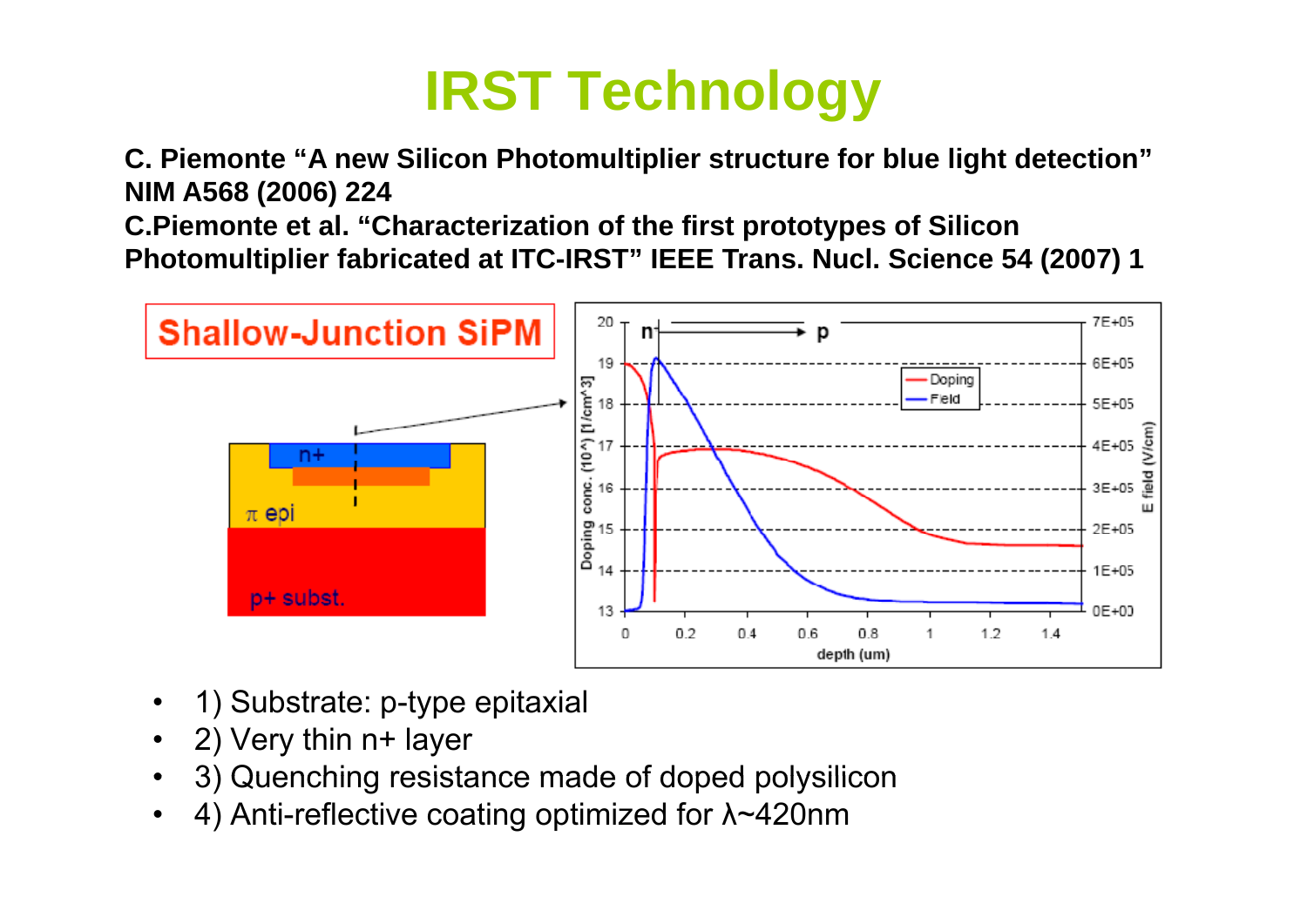# IRST detector structure

Basic SiPM geometry: - 25x25 cells - cell size: 40x40 μm2

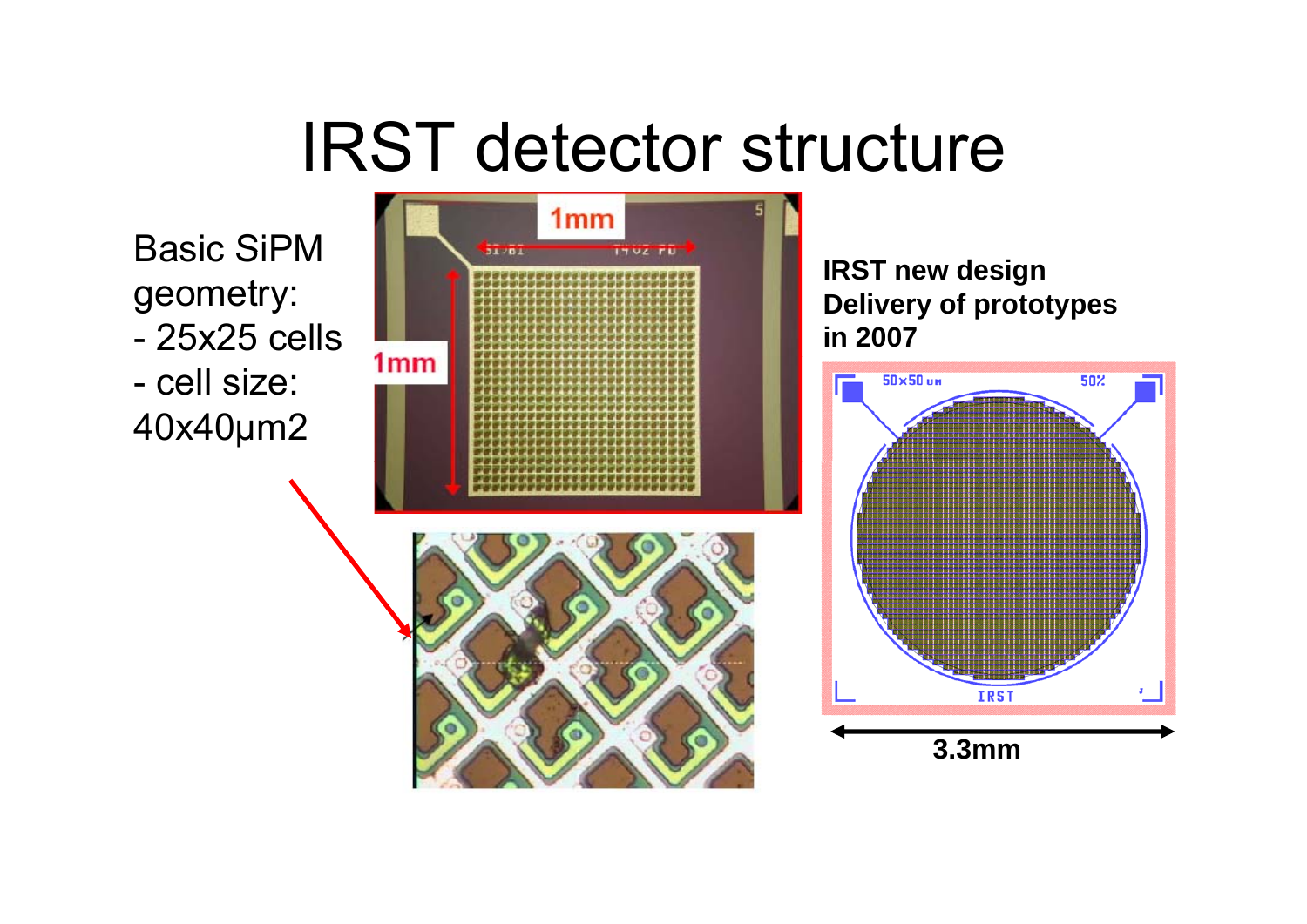#### SiPM signal shape

- •The signal presents 2 components:
- 1. Avalanche current reproduced at the output by parasitic capacitor
- 2. slow component due to the recharge of the diode capacitance 0.05 (Recovery time ~70ns)

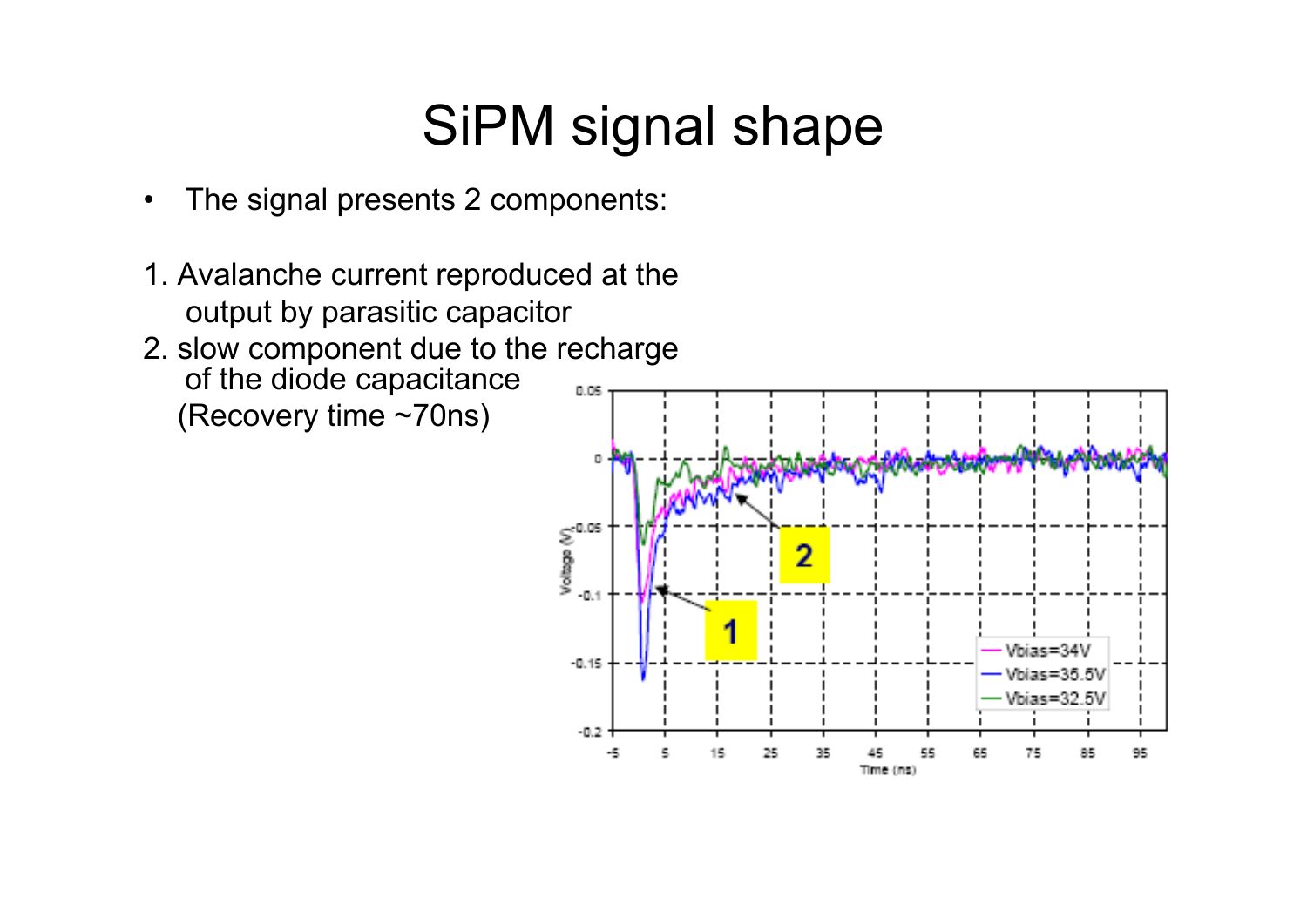# SiPM response to LED

Pulse charge spectrum from low-intensity light flashs (blue LED)

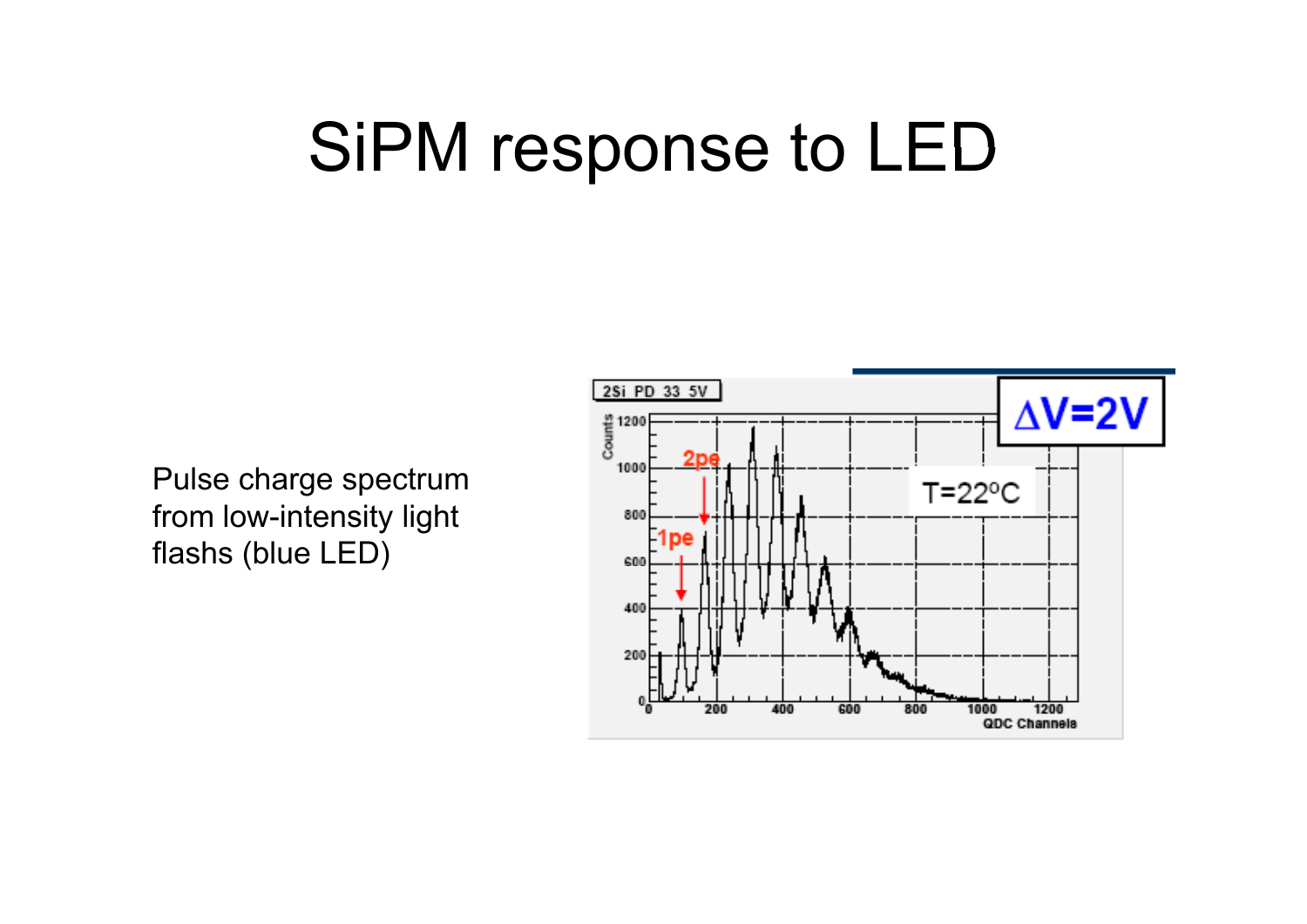Tiles used for Ts/Ud tests

- **D b i till t <sup>+</sup> Dubna scintillator keyhole/double-spiral groove <sup>+</sup> 3M super superreflector**
- **Kuraray fiber achieved 37 pe/MIP without optical glue, 44 pe/MIP with glue glue.**
- **Lose x3-4 along optical path to PMT (attenuation+splice+ connector)**



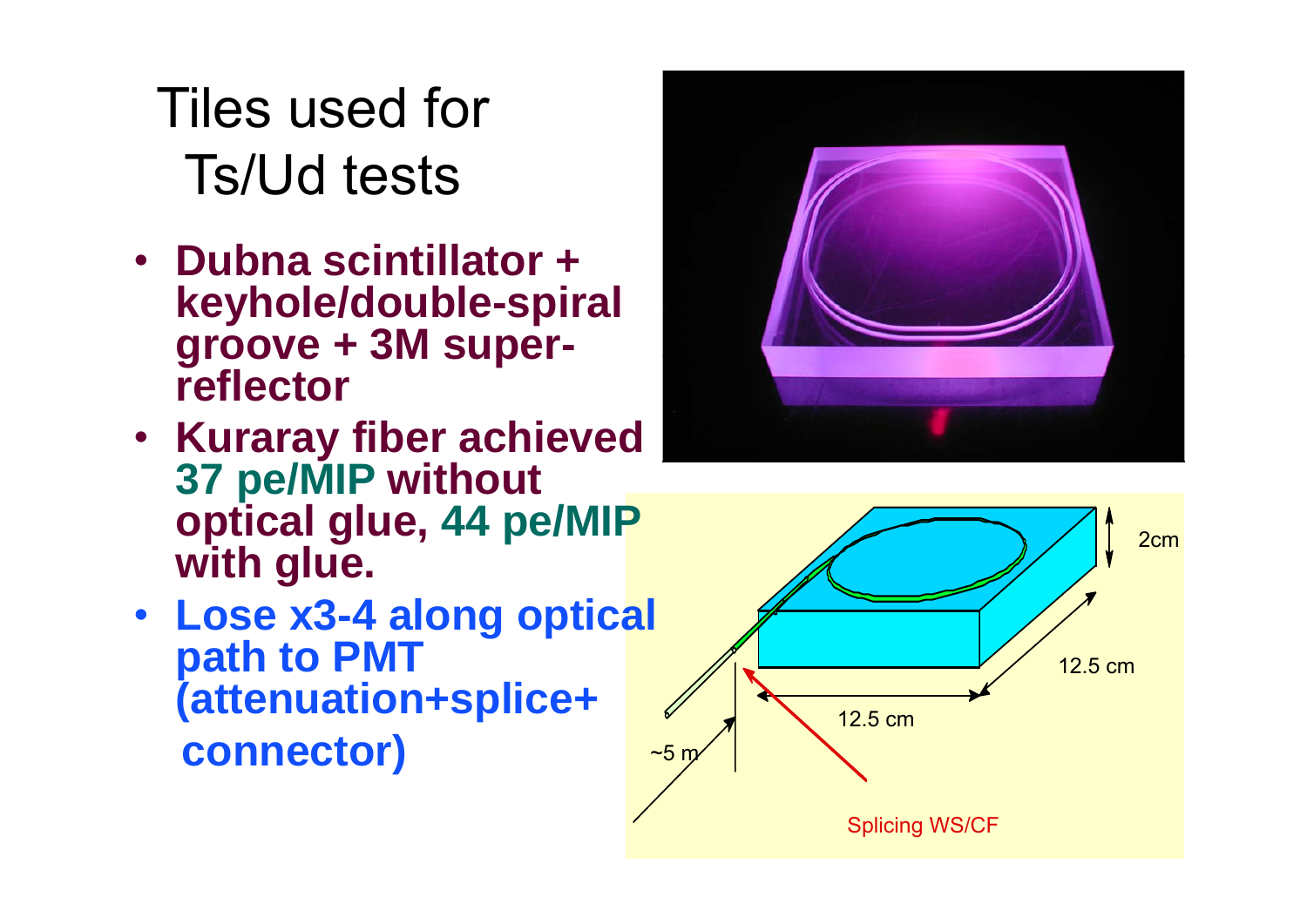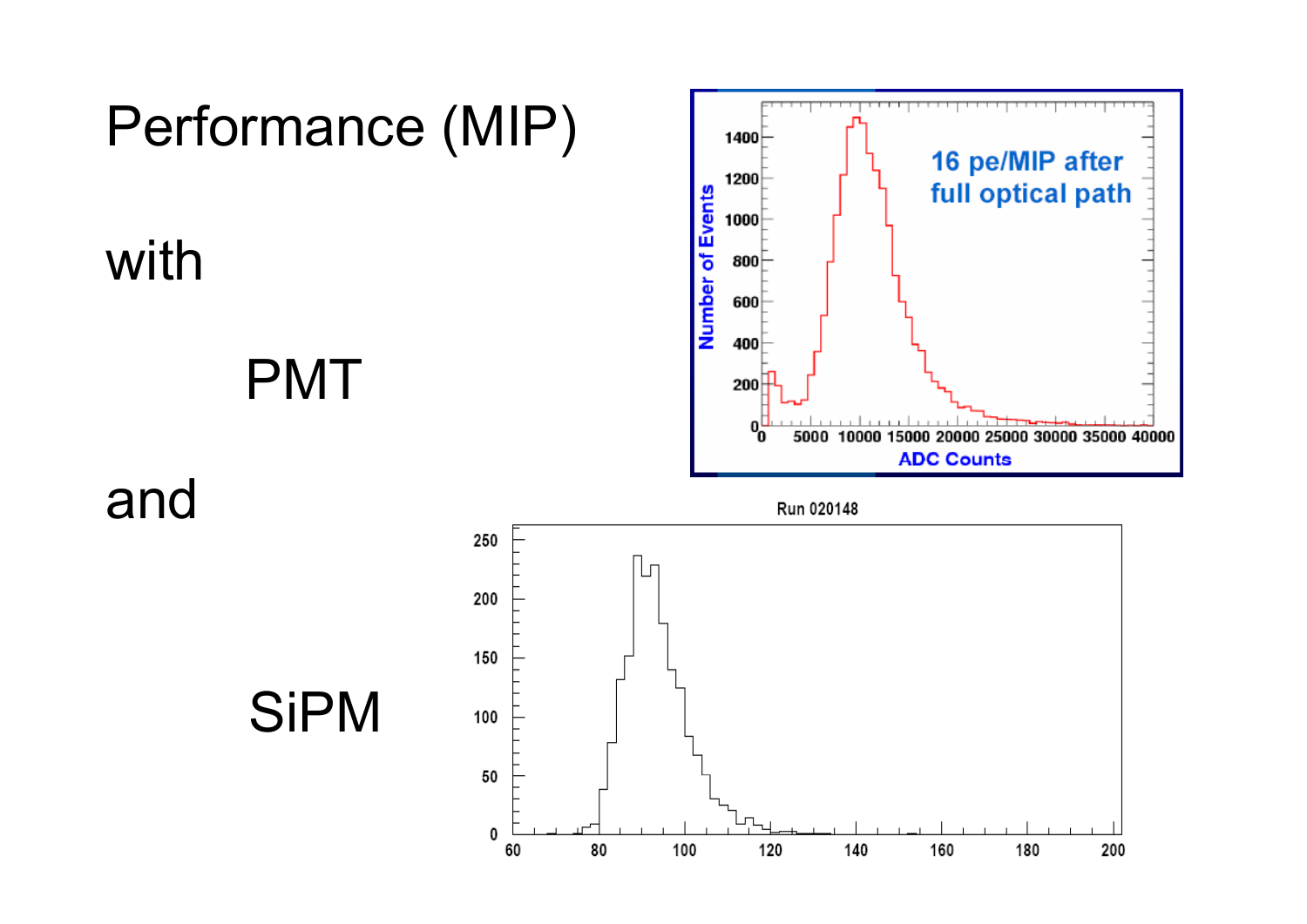# Tile test setup at Frascati





Erik Vallazza, Michela Prest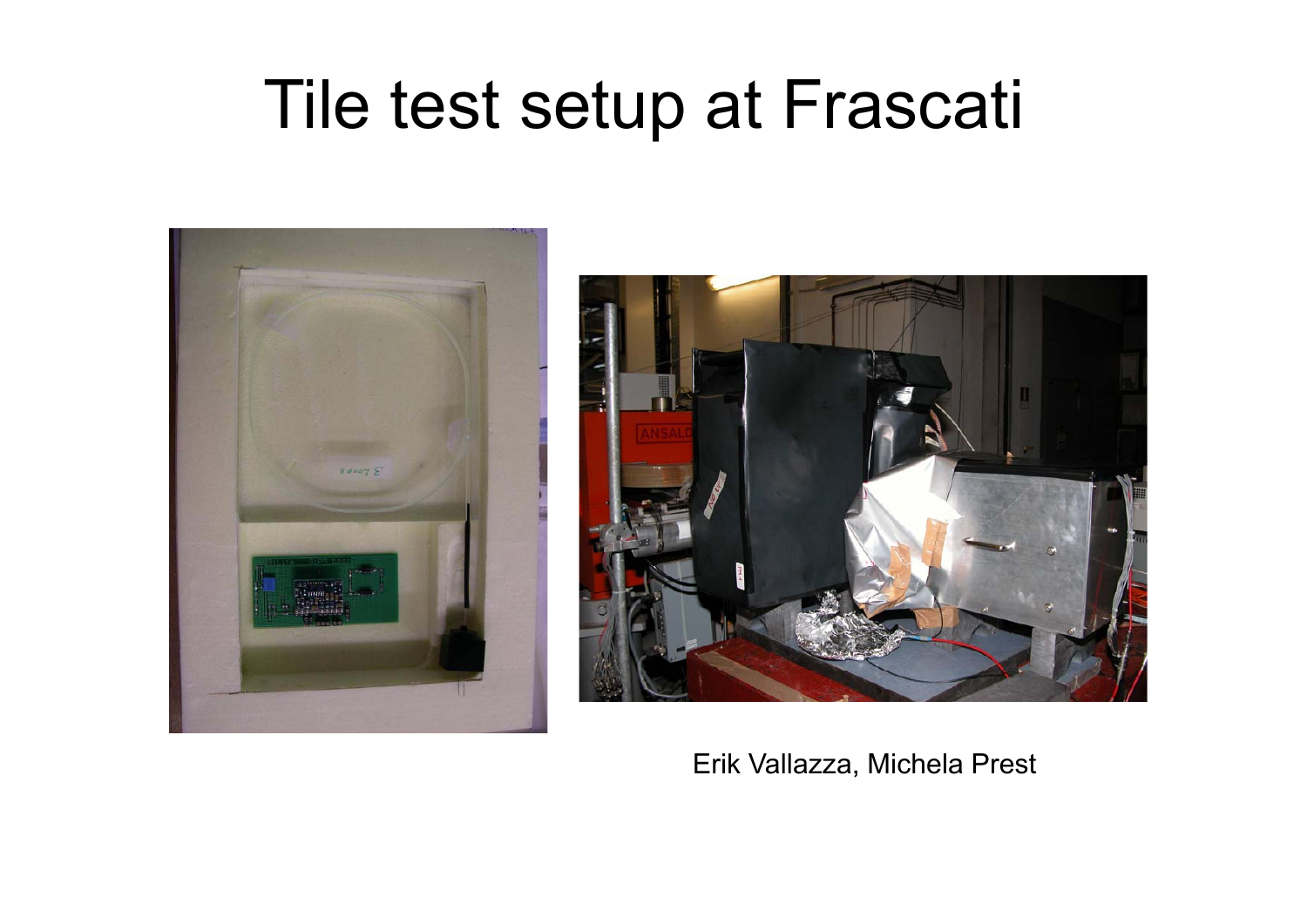#### **Fiber application study: Fiber Arrays**



• A second **Fiber Array** equipped with **SiPM** (8 channels, each corresponding to 2 of the adjacent channels of MAPMT)

The 2 arrays are accurately superimposed and aligned in a PS test beam (T11)

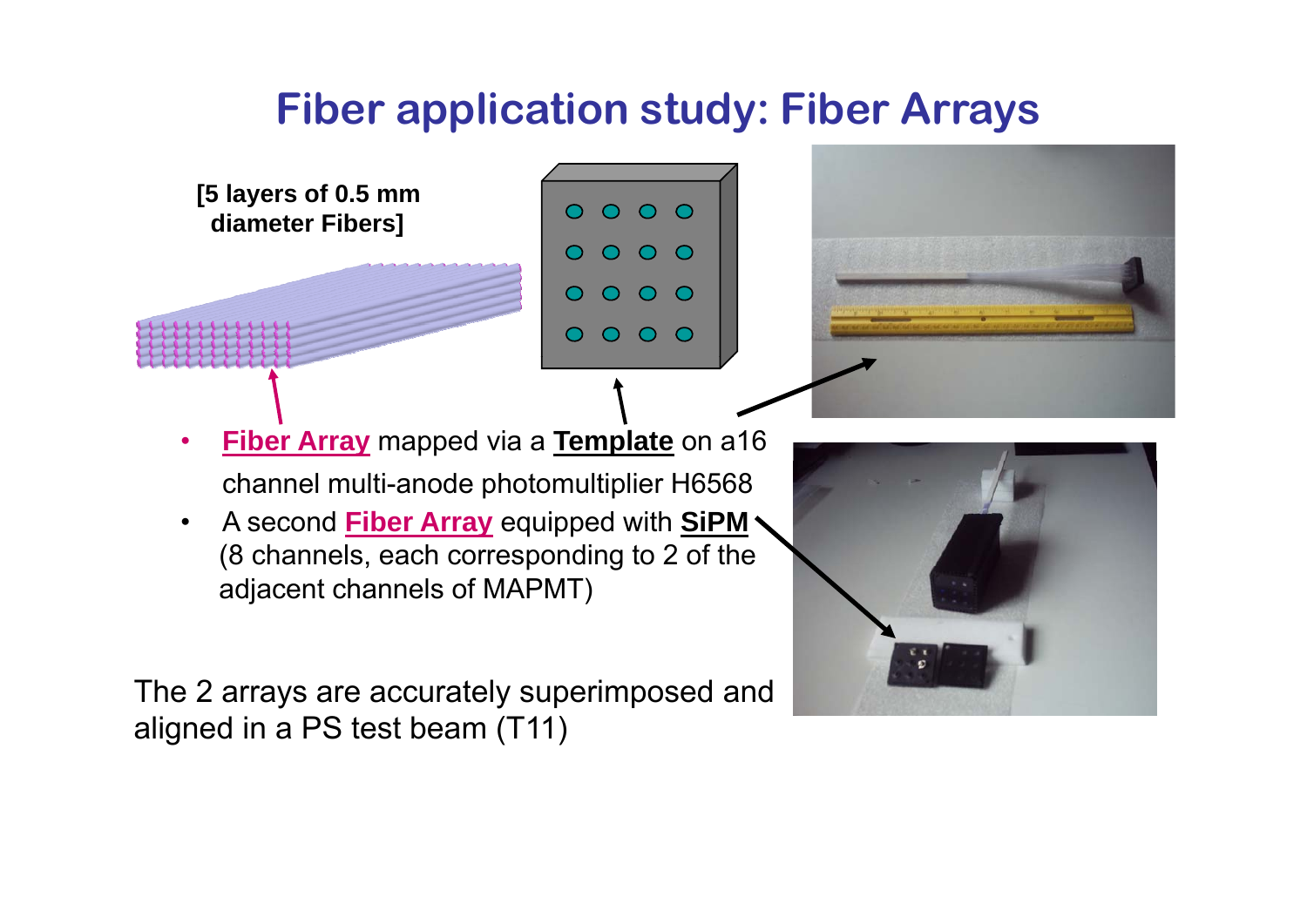#### Interim Summary…

- SiPM interesting, still in evolution, improve linearity
- •• Look for other photodetectors to survive high B field
- $\bullet$ Extensive R&D and tests
- $\bullet$ Materials and structure for active media
- $\bullet$ Fast-slow discrimination
- $\bullet$ • Many ways to compensating dual-readout (DR)?
- How about a "shashlik" configuration?



Scintillator – lead plates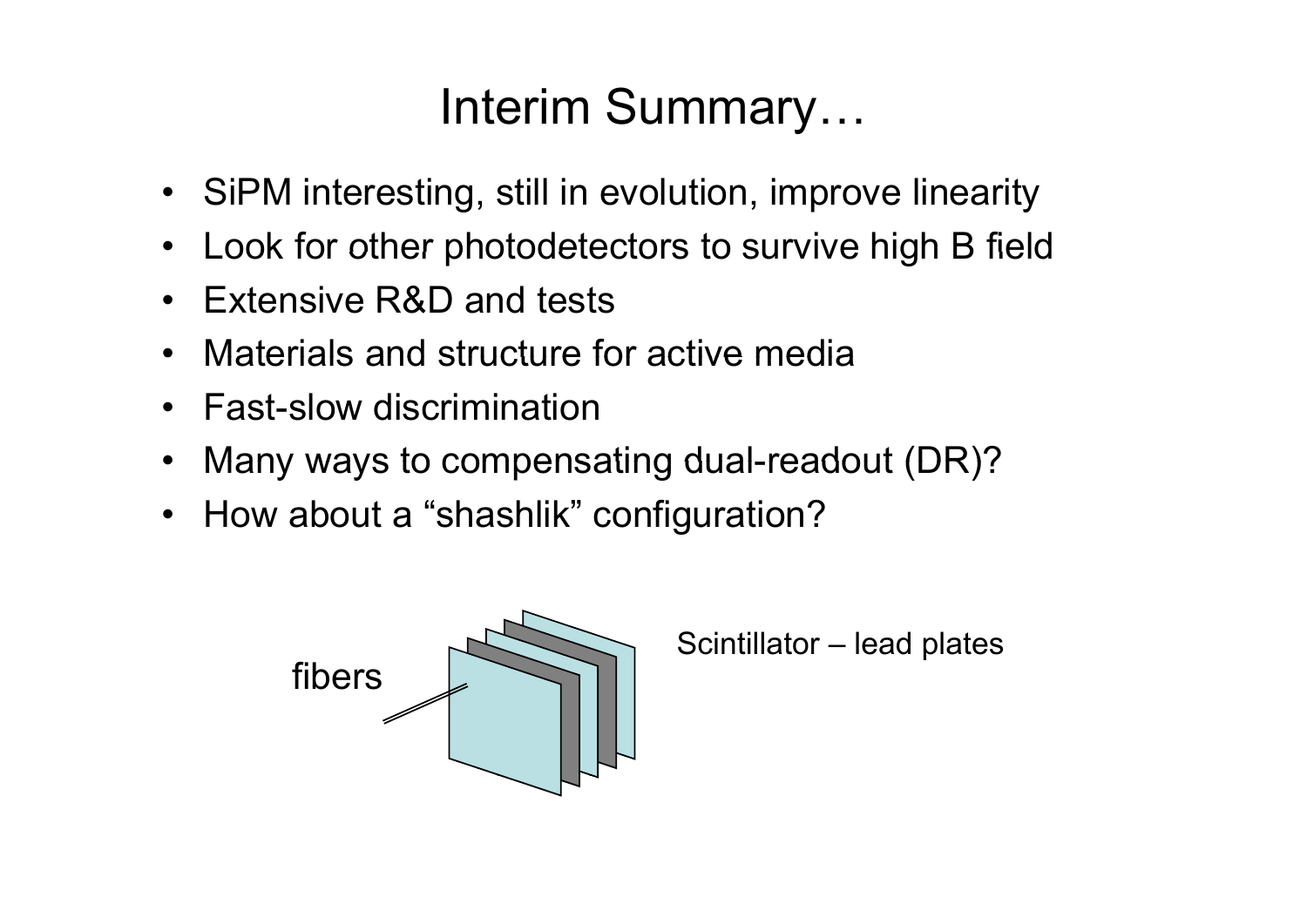## Spare Slides

- Photo-converter for B = 3.5 T. The usual suspects: SiPM, HPD,
- special B-resistant PMTs, microchannel plate PMs.



- • Hamamatsu blue-sensitive SiPMs
- 400 pixels on 1mm<sup>2</sup>, moderate crosstalk
- $\bullet$ 2-3x more lightyield with green WLS
- ~6 times more with blue scintillator light